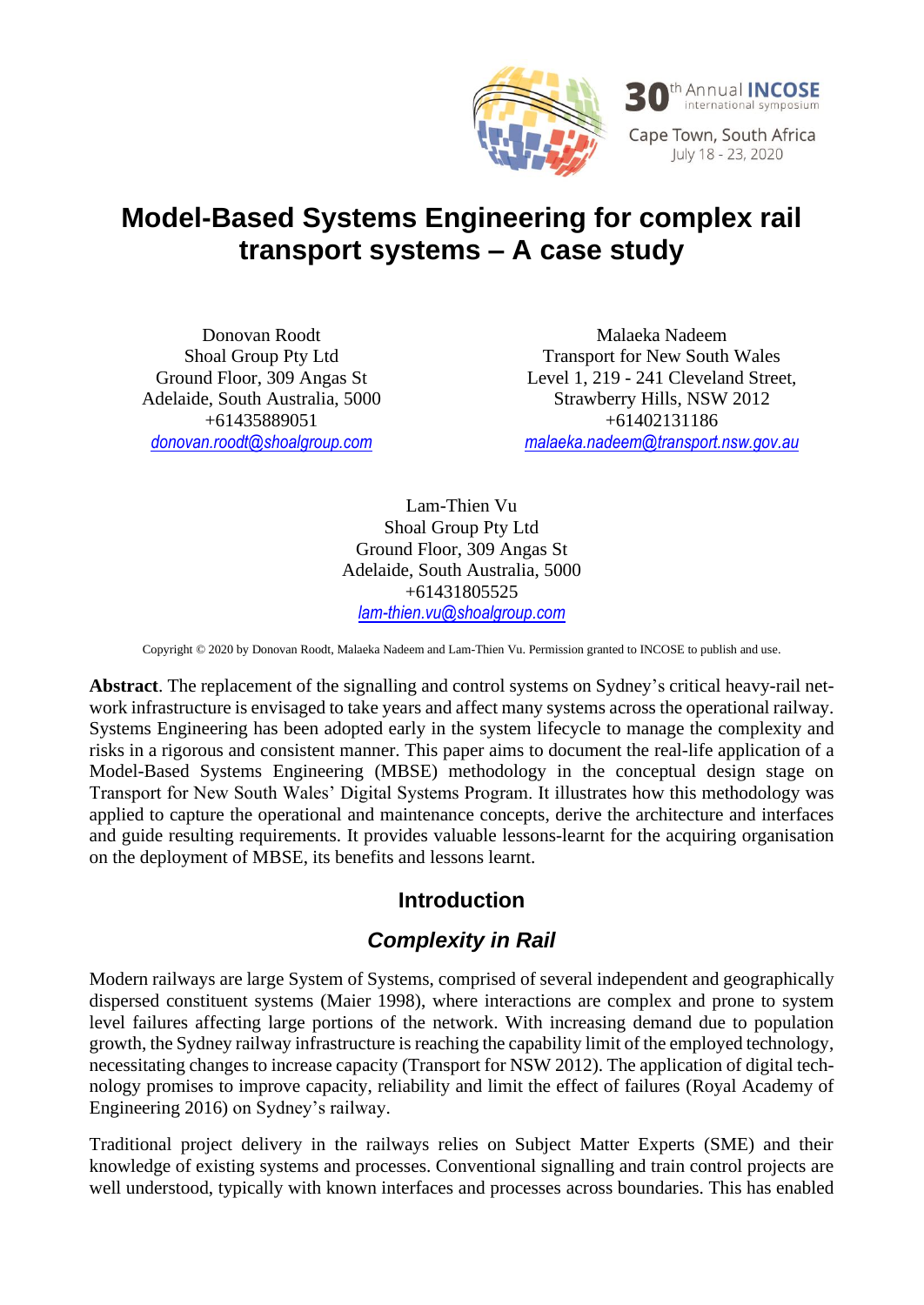rail signalling engineers to design and deliver systems and processes with limited involvement from other disciplines.

The evolution of signalling and train control technologies has shifted the control of railway operations from trackside infrastructure to centralised control centres and the onboard train systems. These technologies are typically complex software-intensive systems with heavy reliance on telecommunications. This transformation mandates a re-think of the traditional operations and maintenance practices as well as project delivery to realise the full benefit that these technologies have to offer for the efficiency of the railway (Roodt, Nadeem & Vu 2020).

Furthermore, brownfield projects, which require construction within or alongside operating infrastructure, imposes additional complexity and constraints requiring significant additional design, construction and management resources (Australasian Railway Association 2016).

The problem can be described from several perspectives, each important to the outcome:

**User perspective.** The system users include the operators and maintainers of the rail network. For an existing network, users have often already developed a highly coordinated set of systems and processes over many years, to manage the network and provide a service to passengers each day. When implementing new technologies, any changes to these systems and processes, need to be carefully considered and phased into operation. As the end-user, any change will likely impact them significantly so an informed decision-making process is crucial, where traceability and rationale of trade-offs must be captured.

**Acquirer perspective.** The system acquirer is responsible for procuring the services and products to meet the program's Business Requirements. The acquirer needs to demonstrate sound governance with risk mitigation to the project sponsors and general public.

**Supplier perspective.** On large-scale projects, the solution is delivered by several consultants and suppliers. It is crucial that the solution is well integrated with legacy infrastructure as well as operations and maintenance processes. The set of requirements developed for the subsystems needs to be aligned with functions and overall system concept, but still allow the supply of configured Commercial off-the-shelf (COTS) products as far as reasonably possible.

A Systems Engineering approach is used to address this problem of complexity in rail.

### *Systems Engineering*

Systems Engineering manages complexity and risks in a rigorous and structured manner throughout the project and system realisation lifecycle. It is an interdisciplinary approach that enables the realisation of successful systems and is based on systems thinking which focusses on understanding the system as a whole and the interrelationships of the systems elements to the whole (INCOSE 2015).

The Model-Based Systems Engineering (MBSE) practice uses tools to enhance the systems engineering effort for system requirements, design, analysis, verification, and validation activities. It provides improvements in system requirements, architecture and design quality with increased productivity through reuse of artefacts and improved communications among the development team (INCOSE 2015). MBSE captures information in a structured and relational database that can be visualised, unlike unstructured text-based documents or requirements management tools.

Systems Engineering, enhanced with the application of MBSE, is well placed to support complex rail projects achieve their outcomes.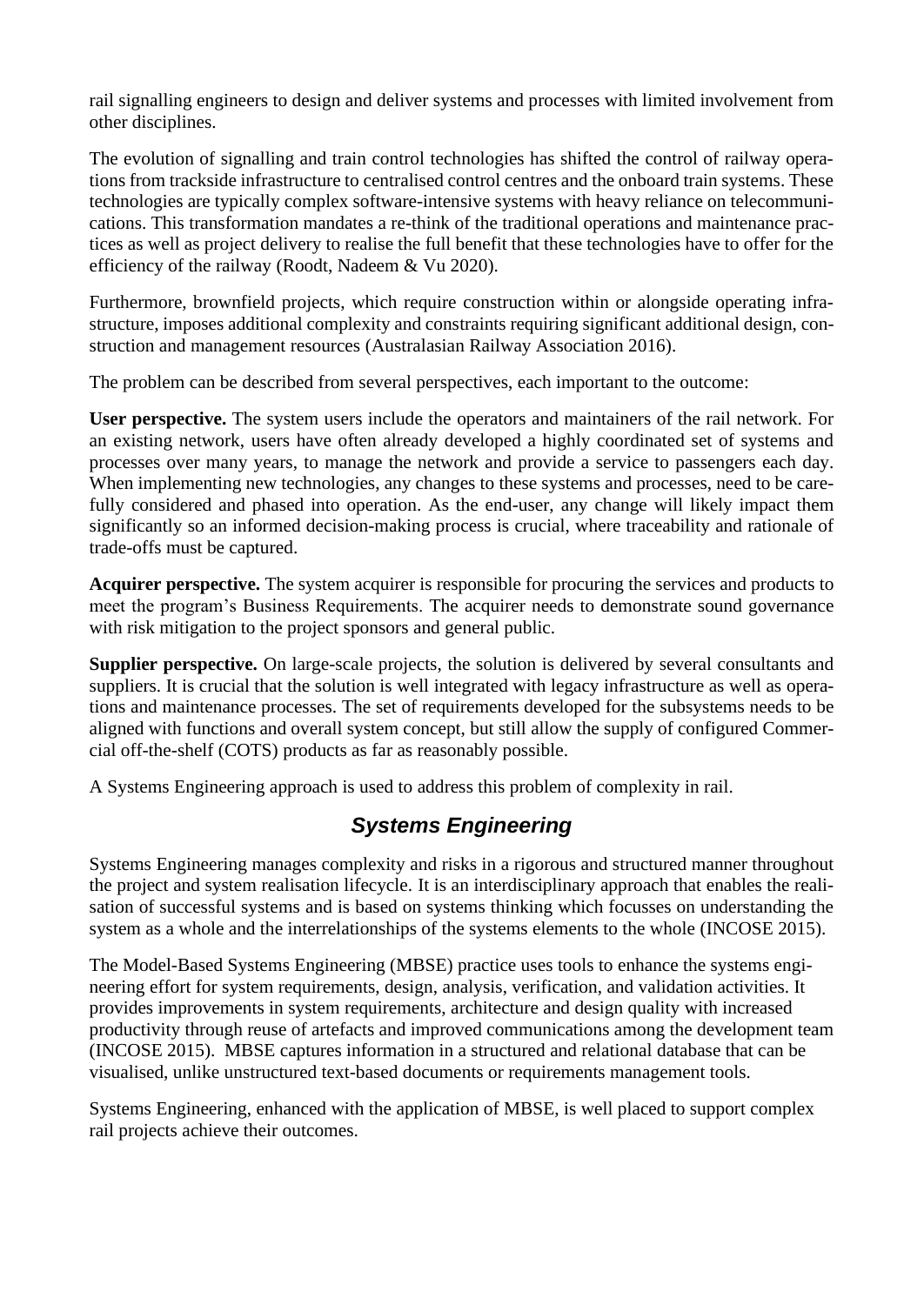# *Digital Systems Program*

Transport for New South Wales' (TfNSW) Digital Systems Program (DSP) will transform Sydney's rail network to create high capacity turn up and go services to meet growing demand. It will replace legacy signalling and train control technologies, based on 1980s and earlier computer-based interlocking, with European Train Control System (ETCS), Traffic Management System (TMS) and Automatic Train Operation (ATO). The replacement of the heart of the signalling and control systems of the heavy-rail network is envisaged to take years and affect many systems across the operational railway. The DSP is a large, complex, brownfield program.

Key principals driving the project include an "integrated and collaborative approach", "whole of life thinking" and "configure not customise" as shown in **[Figure 1](#page-2-0)**.



**Figure 1: Digital Systems Principals**

<span id="page-2-0"></span>TfNSW, the system acquirer responsible for the project, planned to engage: a systems integrator; several suppliers to provide the major subsystems; and railway operators and maintainers representatives. Once suppliers for the major subsystems are contracted, the preliminary design will commence further refining the concept and specifications through a formal change control process. Implementation of the new signalling and control system will be via a phased approach.

The MBSE approach was introduced to the DSP after the Business Case and project business requirements had been agreed. These specified ETCS Level 2, TMS and ATO as key deliverables. The Business Case technology decisions were guided by: the TfNSW rail systems strategy adopting the deployment of ETCS on the TfNSW metropolitan passenger heavy rail network (TfNSW Asset Standards Authority 2017); and the implementation of ATO to provide reduced and consistent journey times and TMS to recover from disruptions quickly (Transport for NSW 2020) to meet the Future Transport Strategy 2056 vision of increasing capacity and delivering more reliable services (NSW Government 2016).

At the time of writing, the DSP is completing its conceptual design stage. This paper reports on the tailored application of MBSE on the DSP as a case study. It demonstrates the benefits of this approach for the program and can serve as an exemplar for critical rail infrastructure projects globally.

## **Approach**

Often projects are focussed on the delivery of the solution system, whether software and/or hardware; however, this system needs to be considered in its operating context. This holistic view ensures seamless integration and migration from project to operation.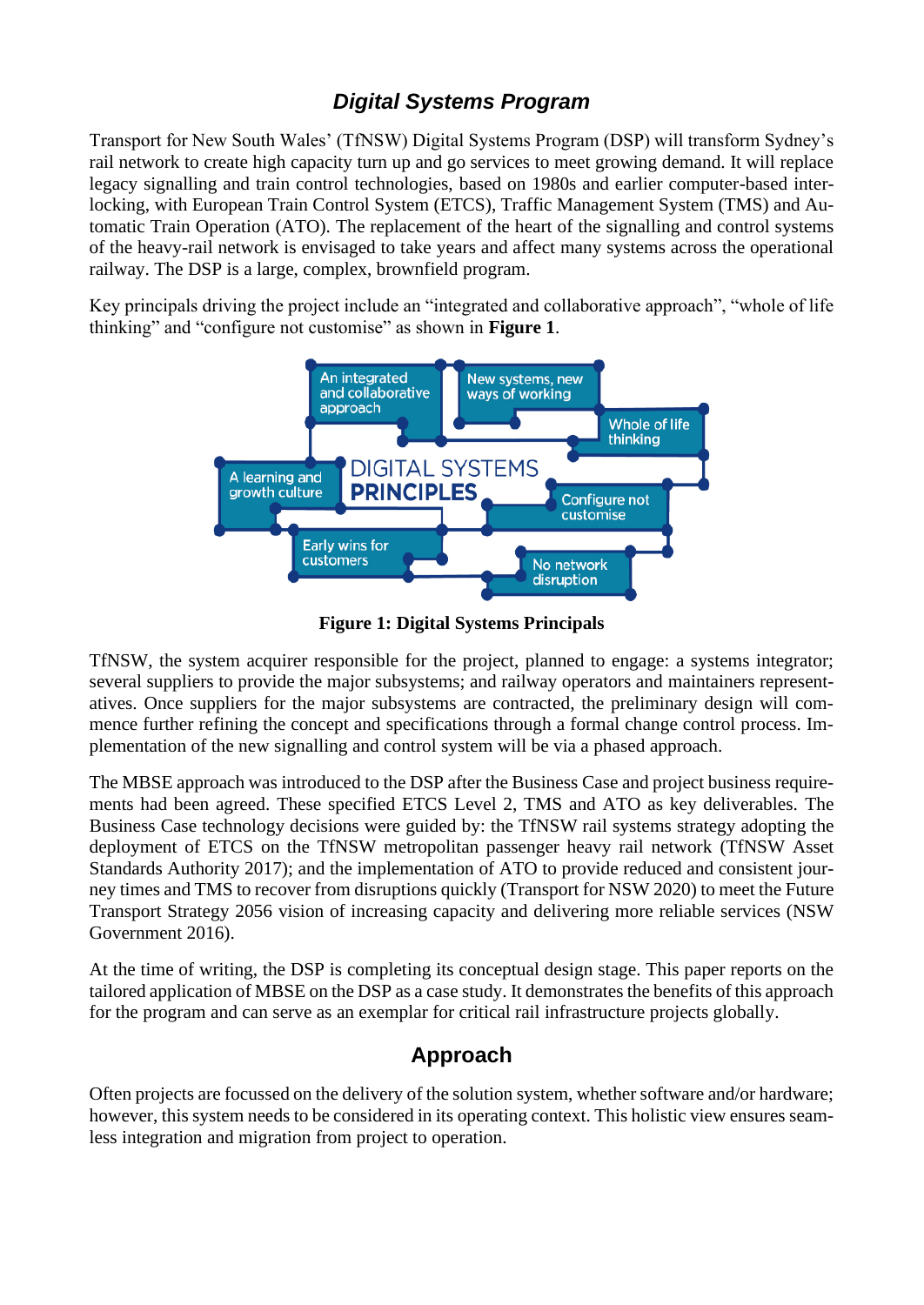The solution system that the DSP will introduce to the railway network would therefore also need to consider operations and maintenance, and how these capabilities form part of the greater business environment as visualised in **[Figure 2](#page-3-0)**.



**Figure 2: System context and environment**

<span id="page-3-0"></span>Technical solution systems, operations and maintenance are often well understood, but by different groups of SMEs. The Operations Concept Definition (OCD) and Maintenance Concept Definition (MCD) is an effective way of creating a common understanding between these groups by describing what the to-be-delivered system will do and why, from a user's viewpoint (INCOSE 2015). This aids in bridging the understanding between technical and operations.

Informed by the OCD and MCD, the acquirer produces system and subsystem requirements for several suppliers, such as the TMS, Trackside and Onboard subsystems, in a consistent manner to achieve an integrated, operational system.

Both functional and non-functional requirements are captured to describe the solution system that is needed to satisfy the project business requirements (stakeholder needs) and is written from a technical viewpoint. Requirements Management tools, when well structured, are effective in capturing and communicating requirements between acquirers and suppliers.

It is therefore important that technical requirements correctly and completely deliver the operational outcomes envisaged by the OCD and MCD within the constraints of the available technology. MBSE provides a rigorous and effective linkage mechanism and has been applied on the DSP to manage complexity and support key decision-making through the system life cycle.

Any changes in stakeholder viewpoints, project interdependencies and constraints are traceable, and the impacts of the changes can be quickly and effectively assessed to support the decision process. This is analogous to pulling one string in a spider's web and following the path of effect through attached strings. This enables a common, current and consistent information repository and is achieved using an architectural framework.

This approach allows acquiring organisations to understand and demonstrate how proven systems engineering methodologies can be translatable and implementable in the transport context to achieve the benefits observed in other domains, such as in Defence, Aerospace and Automotive.

# *Framework and Model*

The definition of the linkage between the operations viewpoints and the technical viewpoints is captured and applied using an architectural framework. The framework captures, in a model, complex viewpoints relating people, process and technology into one comprehensible whole. Model outputs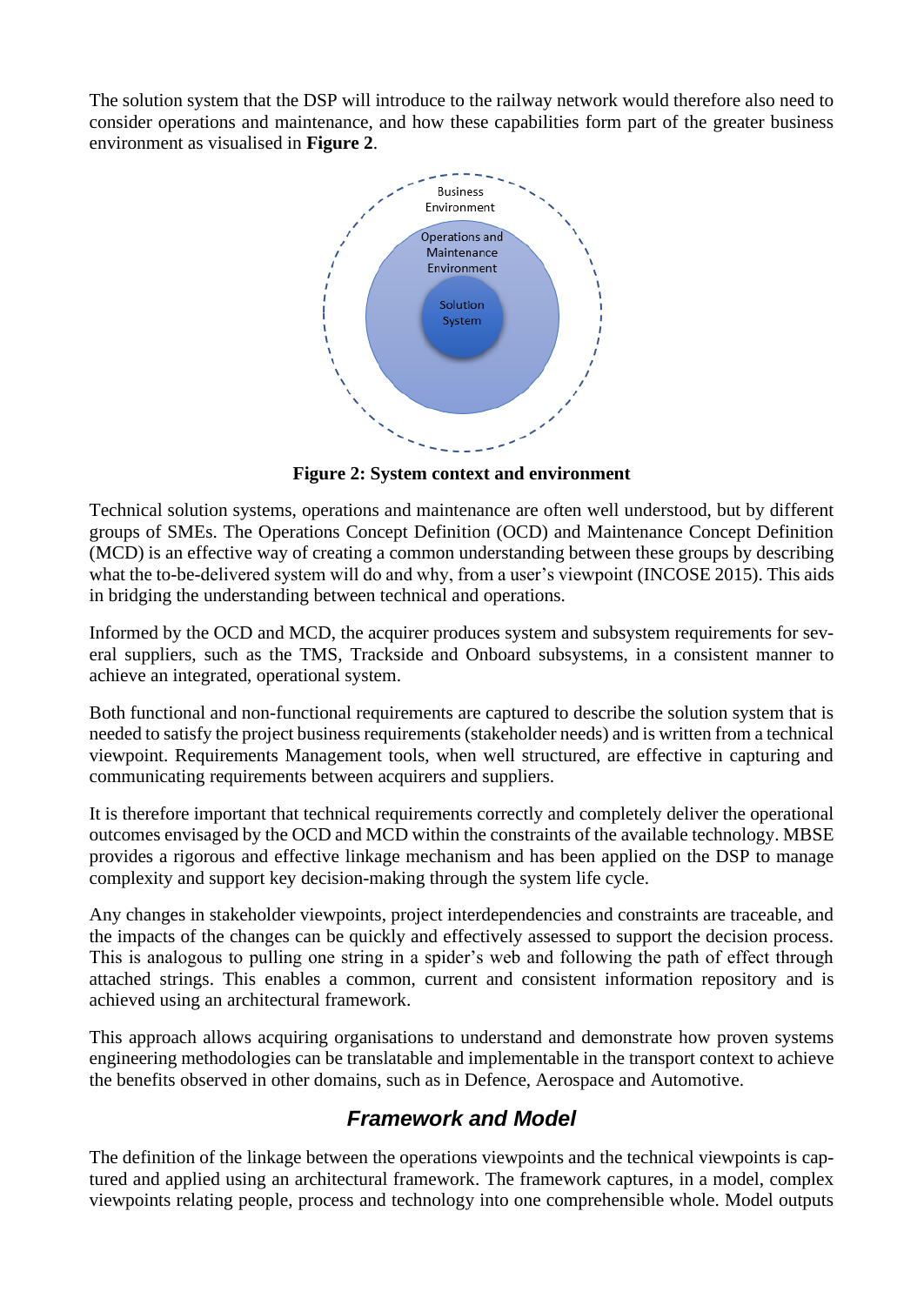are tailored based on purpose and target audience, which varies from technical artefacts for supplier engagement to rich visualisations of program concepts for operations.

The framework used is derived from the Whole-of-System Analytical Framework (WSAF) (Power, Jeffrey & Robinson 2018) and influenced by recognised architectural frameworks such as the Department of Defense Architectural Framework (US DoD 2020). It was selected because functional and non-functional requirements are demonstrably traceable to user classes, the functions performed by the user class that generates the requirements, and the context in which the requirement occurs (Logan & Harvey 2010).

The framework metamodel, shown in **[Figure 3](#page-4-0)**, has been simplified for readability. Classes are depicted as blocks and relationships as the labelled lines between the classes. All relationships are bidirectional and are read as follows (example): Existing Function is *allocated to* an Existing System Component. Conversely, an Existing System Component *performs* an Existing Function. Classes have been grouped logically. Several classes include decomposition relationships (not shown).



**Figure 3. Subset of the systems metamodel**

<span id="page-4-0"></span>Broadly, the flow of information starts with Business Requirements leading to Proposed System and Existing System analysis, which in turn lead to System Requirements. Differences between Proposed and Existing Systems are captured in Change Impacts.

A Digital Systems Model (DSM) was generated based on this framework, using the Vitech GENESYS (Vitech 2019b) MBSE software tool, and populated with DSP relevant data. Requirements are managed in a dedicated requirements management tool, IBM DOORS Next Generation (IBM 2020), with traceability between elements of each database. The GENESYS base schema and methodology (Vitech 2016) was largely used, with specific updates made for Change Impacts.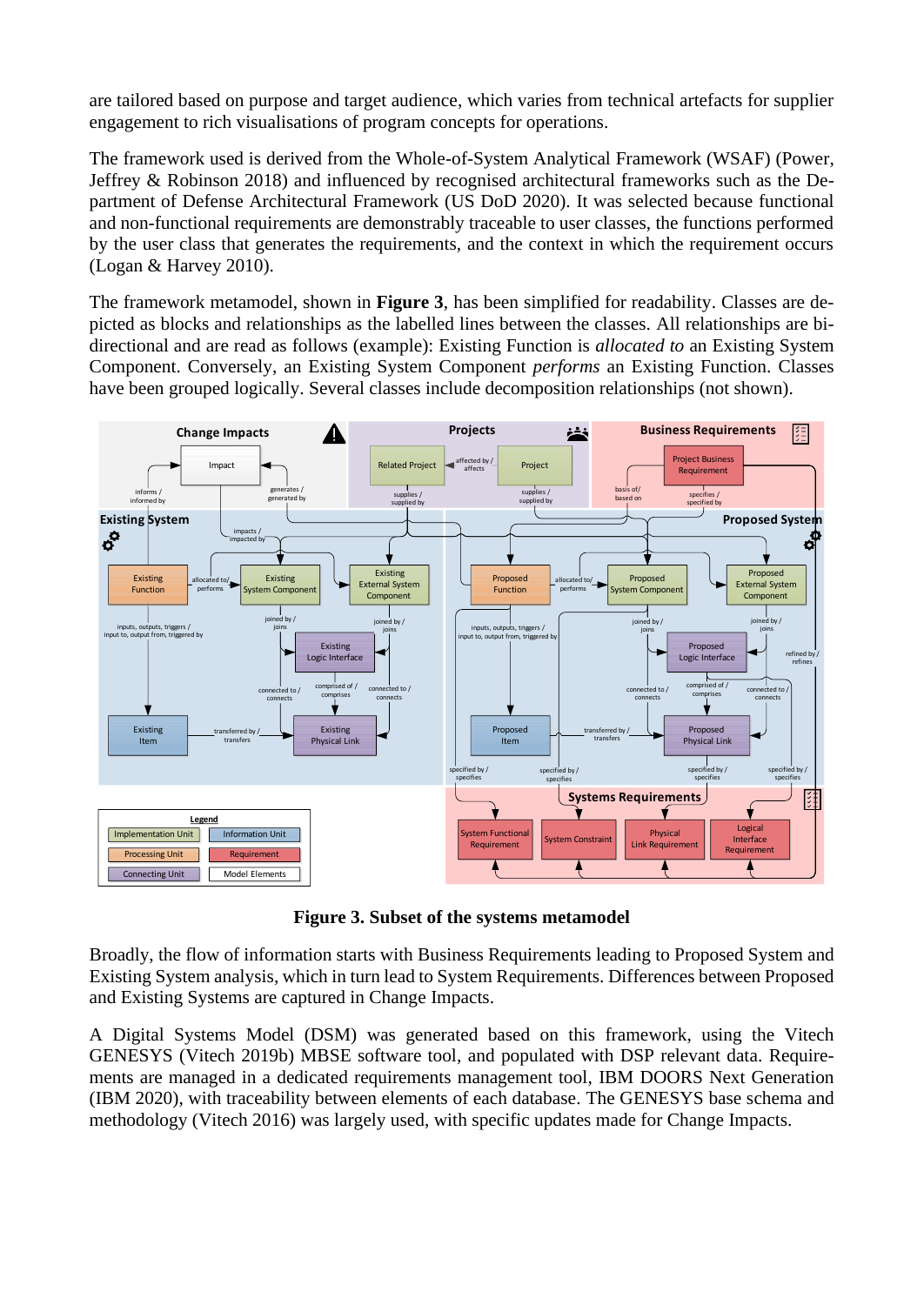#### *Process*

The iterative concept design life cycle (Aluwihare, Waite & French 2014), shown in **[Figure 4](#page-5-0)**, guided the generation of the DSM.



**Figure 4: Concept design life cycle**

<span id="page-5-0"></span>This process facilitates the elicitation of operational and other stakeholder needs, determines what must be done to meet these needs and identifies the critical issues and key effectiveness measures in doing so.

The traceable, iterative nature of this process supports consideration of costs, benefits and risks as part of systems definition and subsequent alternatives analysis. A model-based approach to design provides robust strategy-to-concepts-to-requirements traceability.

This delivers a range of benefits including rapid design iteration, evidence-based design decisionmaking, change impact assessment, traceability to contract specification, baseline management throughout the lifecycle, reduced integration risk, traceable requirements verification and validation, and efficiency through model reuse.

The operational needs are captured by the project business requirements. System functions were defined during the capturing of conceptual scenarios. Options analysis and architecture definition was then explored through the architecture analysis process and system solution options defined through requirements allocation. Each of these processes are described in the following paragraphs.

Given that the DSP is a brownfield project, with technology constraints imposed in the project business requirements, a middle-out approach was applied. The iterative nature of the process coupled with well-defined framework (**[Figure 3](#page-4-0)**), enabled the incremental development of the DSM.

**Conceptual Scenarios** were used to capture the behaviour (process) relating to people and technology. "A scenario is a step-by-step description of how the proposed system should operate and interact with its users and its external interfaces under a given set of circumstances (context) …ties together all the parts of the system, the users and other entities by describing how they interact… into a comprehensible whole" (IEEE 1998).

Enhanced Functional Flow Block Diagrams (EFFBD) were used to visualise various scenarios. "EFFBDs unambiguously represent the flow of control through sequencing of functions and constructs as well as the data interactions overlaid to present a more complete picture…(and) also display resources - the third critical aspect of executable behaviour" (Vitech 2019a).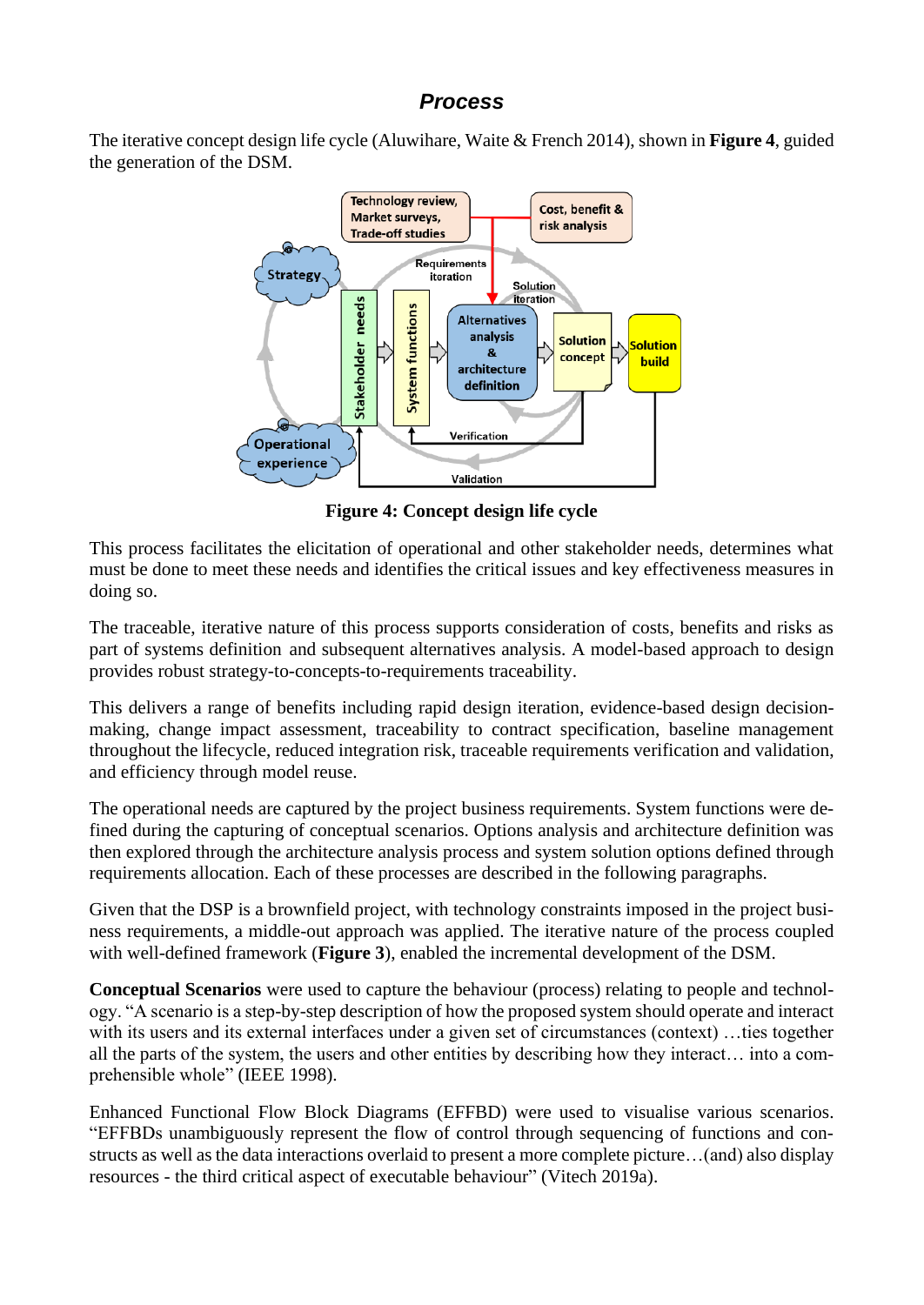An example of a scenario EFFBD is provided in **[Figure 5](#page-6-0)** modelled on the ERTMS/ETCS standard (UNISIG 2014). This scenario describes the generic process of setting routes and providing Movement Authorities (MA) to drivers.



**Figure 5. Example of a scenario EFFBD**

<span id="page-6-0"></span>From **[Figure 3](#page-4-0)**, EFFBDs therefore visualise the Functions, Components, Items and their relationships for both the Existing System and Proposed System, which include the System of Interest (SoI) and external system components. The SoI was decomposed and modelled to subsystem level components as *specified by* the Project Business Requirements, which intentionally constrained the solution. This provided the necessary understanding of behaviour between external and internal system components, as well as, between internal system components.

The scenarios modelled normal, degraded and emergency modes and teased out functions and systems pertaining to each. Each scenario is *based on* one or more project business requirements to ensure the validity of the scenario is within the scope of the project.

The scope of the project was focused on the systems that support the day-of-operations. Therefore, the scenarios were broken down into four main perspectives namely: managing operations, running trains, managing work on track (operational scenarios), and maintain assets (maintenance scenarios) as shown in **[Figure 6](#page-6-1)**.



<span id="page-6-1"></span>**Figure 6. High-level set of operational and maintenance scenarios**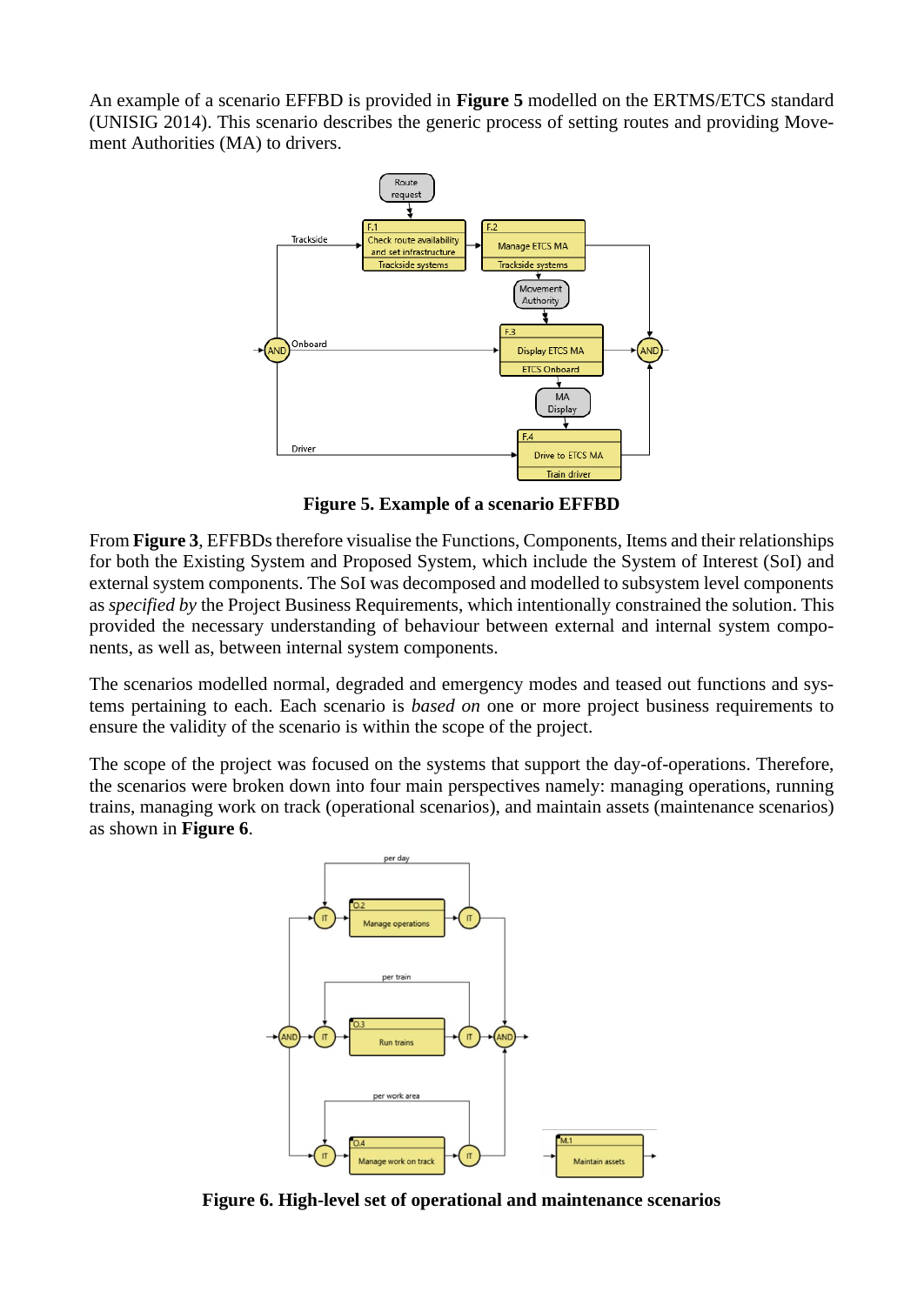Current state scenarios captured the starting state of the system prior to the project implementation. The functional allocation to components were selected to align with the same level modelled in the proposed state. Current state scenarios were found to be easily reviewed by end-users and yielded insights into how the people, processes and systems currently operate, and highlight shortfalls.

Proposed state scenarios is defined as a combination of interim and end-state scenarios. An interim state is defined as a unique selection of components at one or more points in time to enable a phased approach to the rollout of the system across the network. The interim state typically includes legacy system and interfaces. The end-state is the completed project.

Traditional unstructured text or raster-diagram based scenario descriptions do not adequately capture functionality, performers and interactions in a structured way often making the translation into technical requirements difficult, subjective and incomplete. This increases the risk of misalignment between the operations and technical stakeholders.

Modelled scenarios implicitly structures the data and challenges the scenario developer to achieve agreement between operations, technical and other stakeholders, as well as adequately capture the information for architectural analysis.

**Architecture analysis** was performed to derive the functional and physical architecture of the system, and the corresponding logical and physical interfaces. This process translates the operational view of the DSP into a technical view to which technical requirements could be structured and written.

System components are identified through the allocation of functions. From the scenario in **[Figure](#page-6-0)  [5](#page-6-0)**, examples of system components may be Trackside systems (technology) and Train drivers (people). By deciding which identified components formed part of, or not part of, the DSP scope the functional and physical boundaries for DSP could be agreed. This enabled the rationalisation of the components and functionality to only those required by DSP.

Logical interfaces, the logical connections between system components, are then derived from scenarios by identifying the transferring item ("Movement Authority") between functions allocated to components as shown in **[Figure 7](#page-7-0)**.



**Figure 7. Example of the derivation of a logical interface from an EFFBD**

<span id="page-7-0"></span>Given a complete set of scenarios, system interface and physical block diagrams for the current, interim and future states could then be rendered. An example of a system interface block diagram derived from the scenario in **[Figure 5](#page-6-0)** is provided in **[Figure 8](#page-8-0)**.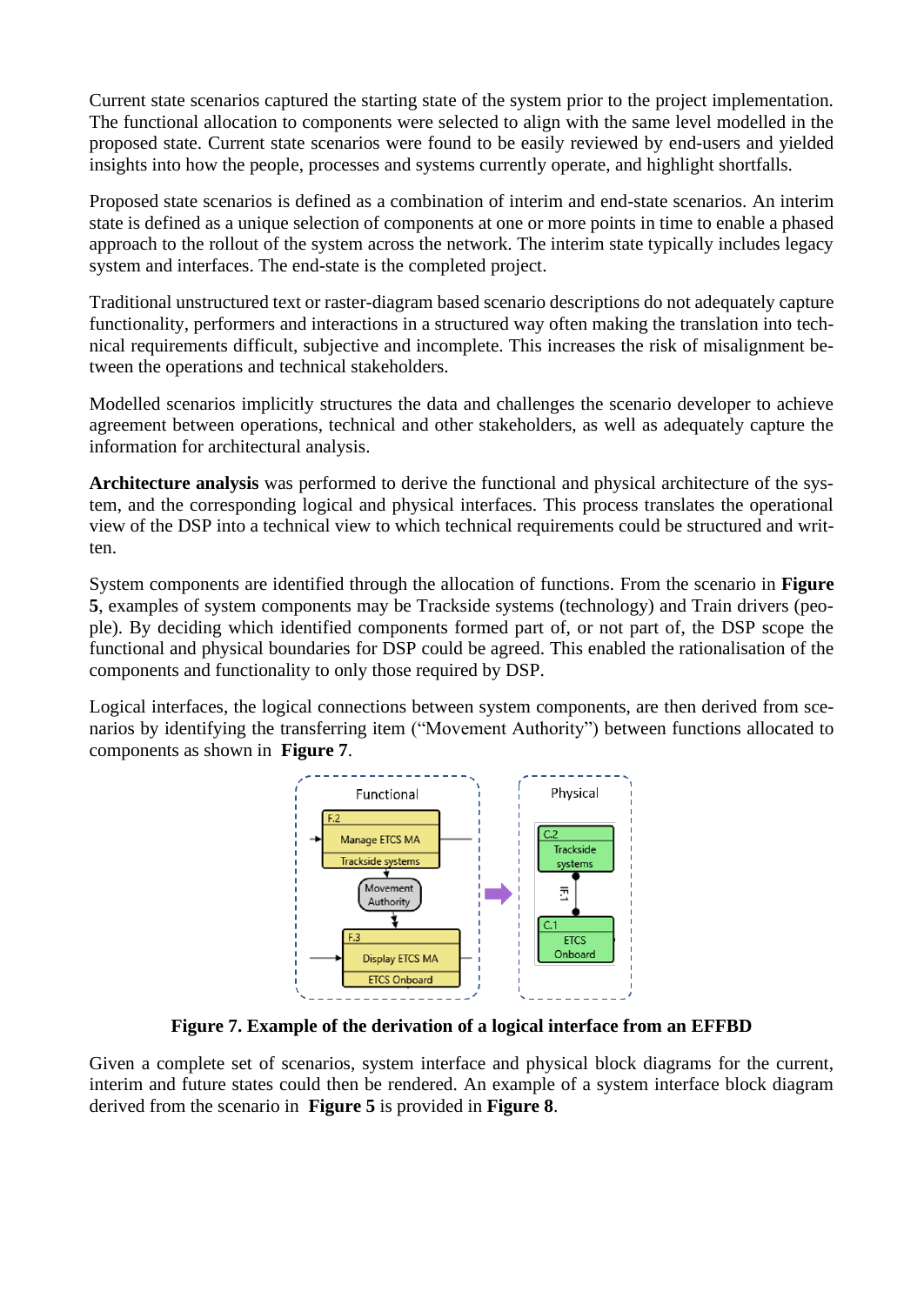

**Figure 8. Example of system interface block diagram**

<span id="page-8-0"></span>Analysis of the scenarios provide Logical Interfaces. As interface requirements were specified, several interfaces were further decomposed, or *comprised of*, Physical Links, shown in the metamodel **[Figure 3](#page-4-0)**. Components decomposition created the distinction between SoI and context components.

In **[Figure 8](#page-8-0)**, IF.1 is an example of a logical interface between subsystems of the SoI. If required, it can be decomposed by three physical Links as defined by the ERTMS/ETCS standard (SUBSET-037) namely: [1] ETCS Onboard to GSM-R Mobile, [2] GSM-R Mobile to GSM-R fixed network, and to [3] GSM-R fixed network to ETCS Trackside (UNISIG 2014). IF.2 is an example of an external logical interface. Both internal and external interfaces were defined in the DSM.

Through this rigorous analysis process, several additional interfacing system elements and their functions were identified, which may have otherwise been missed and likely resulted in significant cost and schedule impacts at a later stage. MBSE greatly enhanced this process by providing the single source of information that dynamically linked conceptual scenarios to architecture, and which were computationally analysed for gaps and inconsistencies. As a result, the DSM became the primary source of interface identification on DSP.

With the set of DSP functions, components and interfaces defined, the requirements for various subsystem suppliers could then be specified.

**Requirements allocation.** A pool of requirements was initially developed and/or obtained for each subsystem. Functional requirements for each subsystem was then related to the appropriate function performed by that subsystem. The set of functions and functional requirements that could not be related were interrogated resulting in either an update in scenarios or an amendment or deletion in requirements.

The types of requirements that were related, as shown in **[Figure 3](#page-4-0)**, are:

- System functional requirements, specifying the functions performed by each component forming part of the SoI;
- Interface requirements specifying the logical and physical interfaces that have been related to the relevant Interfaces and Links pertaining to machine to machine interfaces;
- User interaction requirements specifying the logical and physical interfaces have been related to the relevant Interfaces and Links pertaining to user to machine interfaces; and
- Non-functional (constraint) requirements specifying subsystem Components.

The process of requirements allocation supported the production of a structured, comprehensive and consistent set of requirements, covering functionality suited to software-intensive systems and its multitude of interfaces, all of which were grounded in the operational concept.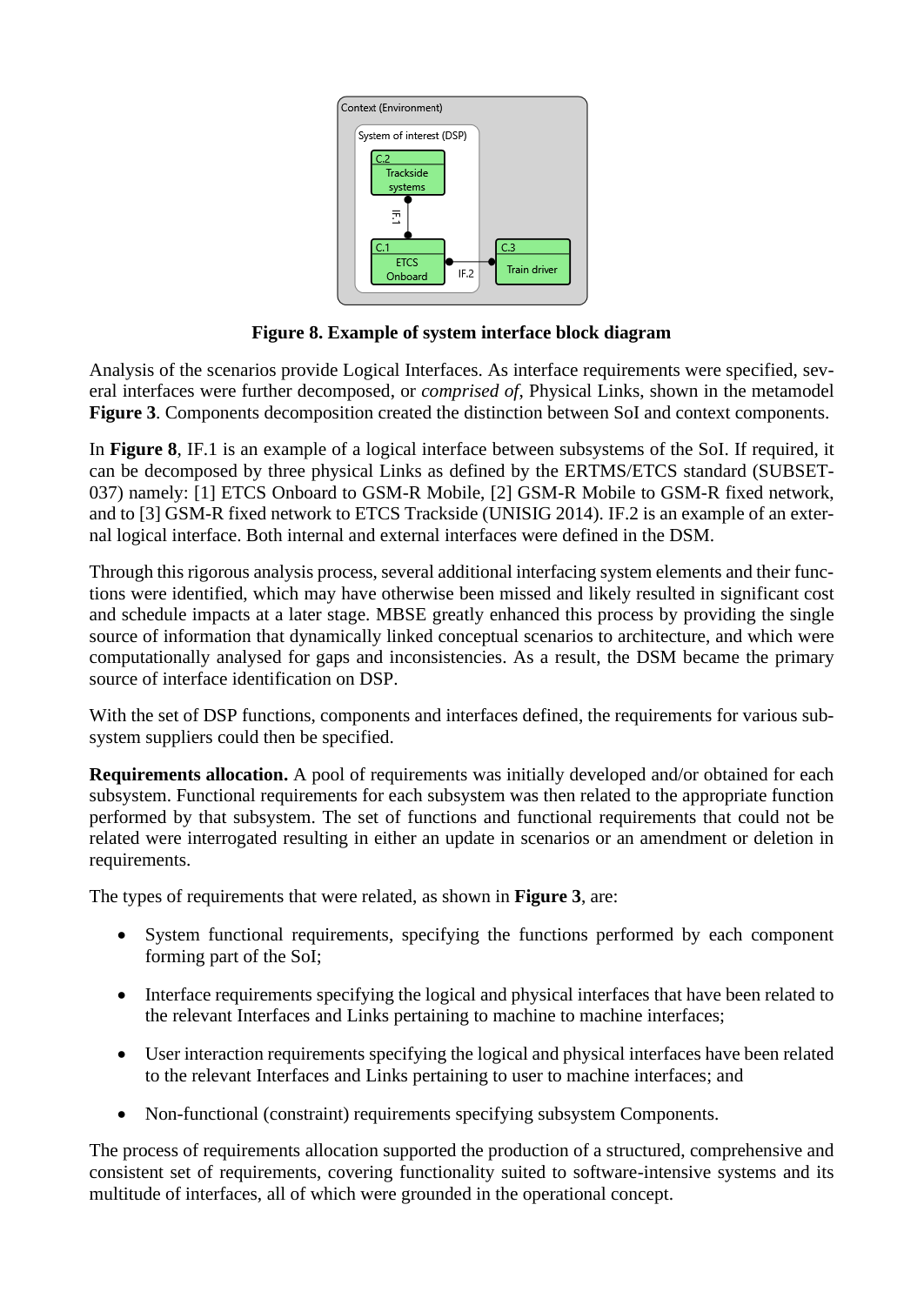Relating functions and interfaces to requirements spurred several discussions to the applicability and level of requirements needed for the DSP and uncovered potential gaps in concept coverage. This improved the quality of both the concept scenarios and technical requirements, in terms of consistency, completeness and through the capturing of decision-making rationale.

A process of publishing data from the MBSE tool to requirements management tool was developed to explicitly relate requirements elements to Functions, Components, Interfaces and Links as shown in **[Figure 3](#page-4-0)**.

**Configuration management.** Formal configuration management is applied across all artefacts used on the DSP to ensure any local changes are considered holistically. The DSM is extensively used to trace the impact of design changes. For example, if a functional requirement change is requested, the impact assessment would require tracing from the requirement entity to its related function, its allocated component, derived interfaces and potentially further up to the related project business requirement.

The inherent traceability in the DSM has significantly increased the efficiency of change assessment and update for the DSP, and continued consistency of system artefacts. SME time required to analyse and apply changes is reduced by the DSM. Moreover, SME decision rationale is captured in the DSM for analysis by a potentially different set of SMEs at a later stage. This increase in efficiency and persistence of decision rationale will continue to pay dividends as the DSP progresses through subsequent phases in its system lifecycle.

**Related project analysis.** The solution system provided by the DSP will be replacing and/or interfacing with systems in the current, interim and future states of the operational network. With multiple upgrade and acquisition projects running concurrently, many of these future systems will be supplied by related (ongoing and future) projects within the agency. To ensure that this dependency is flagged, related projects are captured in the DSM and traced to the impacted DSP system components.

This facilitated the communication and coordination between projects, with any changes to either the DSP or related projects triggering an impact analysis on subsequent related projects. Regular reviews of the known related projects and the components they supply are undertaken, and the DSM updated.

**Change impact analysis.** Using the information captured in the DSM, a change impact analysis was conducted to capture a comprehensive set of operational and organisation impacts as a result of the DSP.

This analysis involved the comparison of current, interim and future state scenarios and architecture (functional, physical and interfaces) to understand the changes throughout the implementation stages. For each impact identified, a Proposed Function *generates* the impact which was is *informed* by the comparison of Existing Functions. The Impact will *impact* existing System components.

As the current and proposed modelled scenarios were structured and well aligned, the change impact analysis could be effectively performed.

This information proved useful for operational integration planning and provides change managers relevant and up-to-date information to engage users, including Sydney Trains (the network operators) and the customers.

**Artefact generation**. The information captured in the DSM in the form of operational scenarios, architectural elements, related projects elements and change impact elements where used to produce several automated artefacts tailored for communication to specific stakeholders. Artefacts included documents, spreadsheets, presentations and webpages.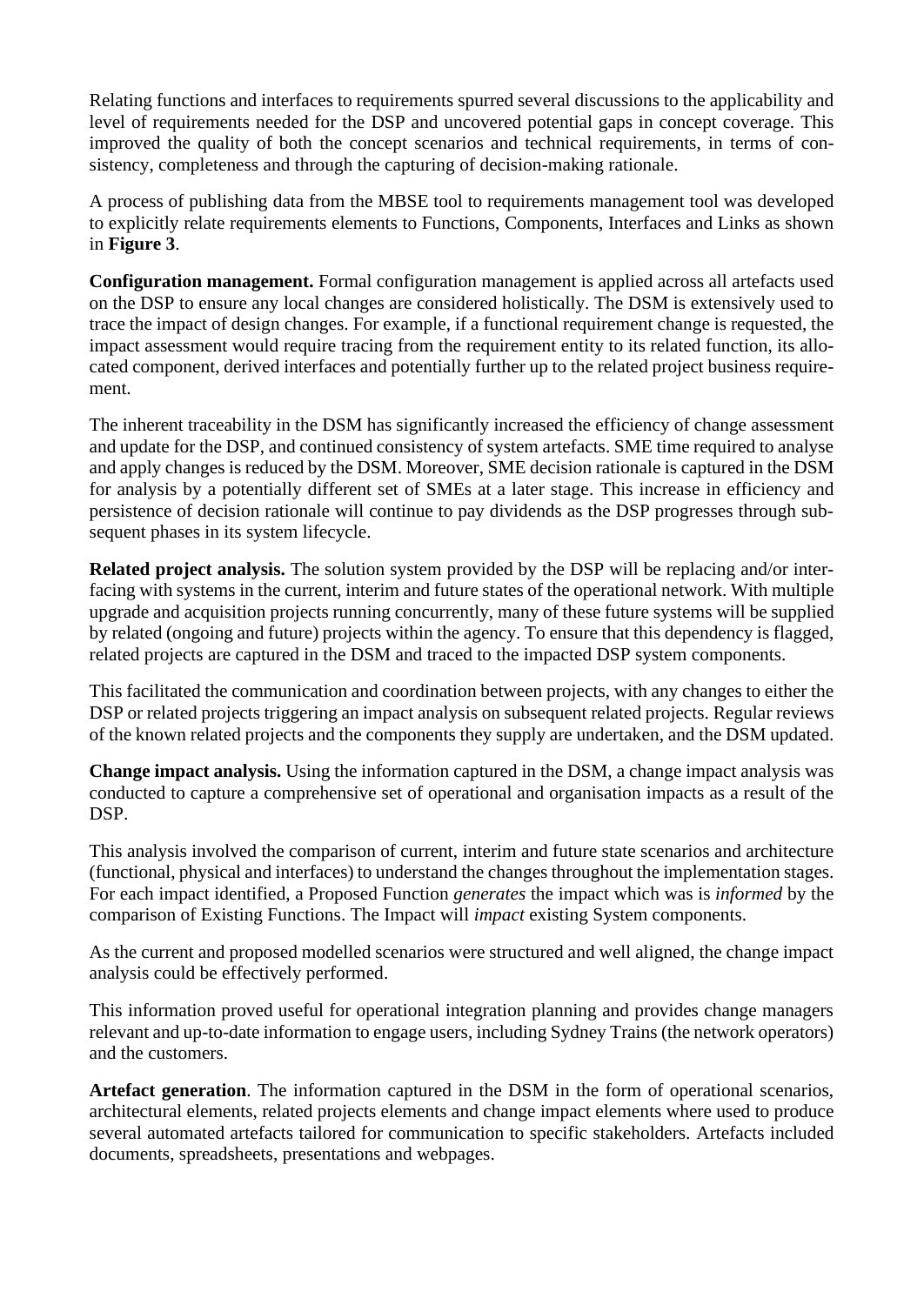The artefacts generated from the DSM include: the operational scenarios and impact analysis sections of the Operational Concept Definition (OCD) and Maintenance Concept Definition (MCD); and the complete System Architecture Definition, subsystem architecture definitions (for each supplier) and individual scenario reports. This has reduced operational and technical SME time spent "wrangling" documentation in word processors freeing intellectual capacity for decision making rather than text formatting.

Dashboards were also developed, by analysing the information and relationships in the DSM, to report on the systems definition level of coverage and quality. Specific database queries were also regularly run for various stakeholders. With the information maintained in the DSM, artefacts were produced only when a snapshot of the current understanding was required

#### **Outcomes**

Through the application of MBSE, tangible outcomes have been realised for the project in the form of traceability from project business requirements through to system, subsystem and interface requirements via the operational concept. This process has highlighted information elements that do not have full traceability and prompted investigation into the validity of its inclusion.

**Project business requirements relationship to conceptual scenarios.** This has ensured all operational scenarios considered by the project are consistent with the project requirements. From this, the project scope boundary was refined, and the functions of planning operations was excluded from the scope of the project.

**Conceptual scenarios.** These have been developed to cover the change to the operational and maintenance processes that is envisaged to be impacted by the SoI in the brownfield existing environment. Several additional components and their functions were identified through this rigorous process. It clarified responsibilities between subsystems in defined contexts and clearly captured the resources interfaces with the functions through the structured MBSE approach. Traditional, textbased descriptions of conceptual scenarios would have made understanding the change to the being delivered by the project difficult to communicate, manage and control.

**Architecture.** Deciding which identified components formed part of the SoI clearly articulated the physical system boundary for the project. The functions related to those components in turn formed the functional boundary for the project. This reduced the list of components and functionality to only those required by the project.

**Interfaces.** Through the application of the MBSE approach, interactions between the components were captured and assessed, which facilitated the identification of interfaces. This rigorous interface identification process identified multiple critical interfaces than were originally envisaged and became the main source of interface identification on the project.

**Requirements.** Relating functions and interfaces to requirements spurred several discussions to the applicability of requirements to the project, as well as potential gaps in concept coverage. This improved the quality of both the concept scenarios and requirements.

**Related projects.** Several related projects were identified and related to the specific components that they supply. The components identified proved useful to ask the question if a project was going to change it, or conversely, analysing the list of other projects in the agency, the components they were changing could be requested.

**Change impact.** The operational and organizational impacts identified through the change impact analysis process could be easily performed due to the scenarios modelled in aligned current and proposed state. The result was a comprehensive list based on agreed behaviour and proved useful for operational integration planning.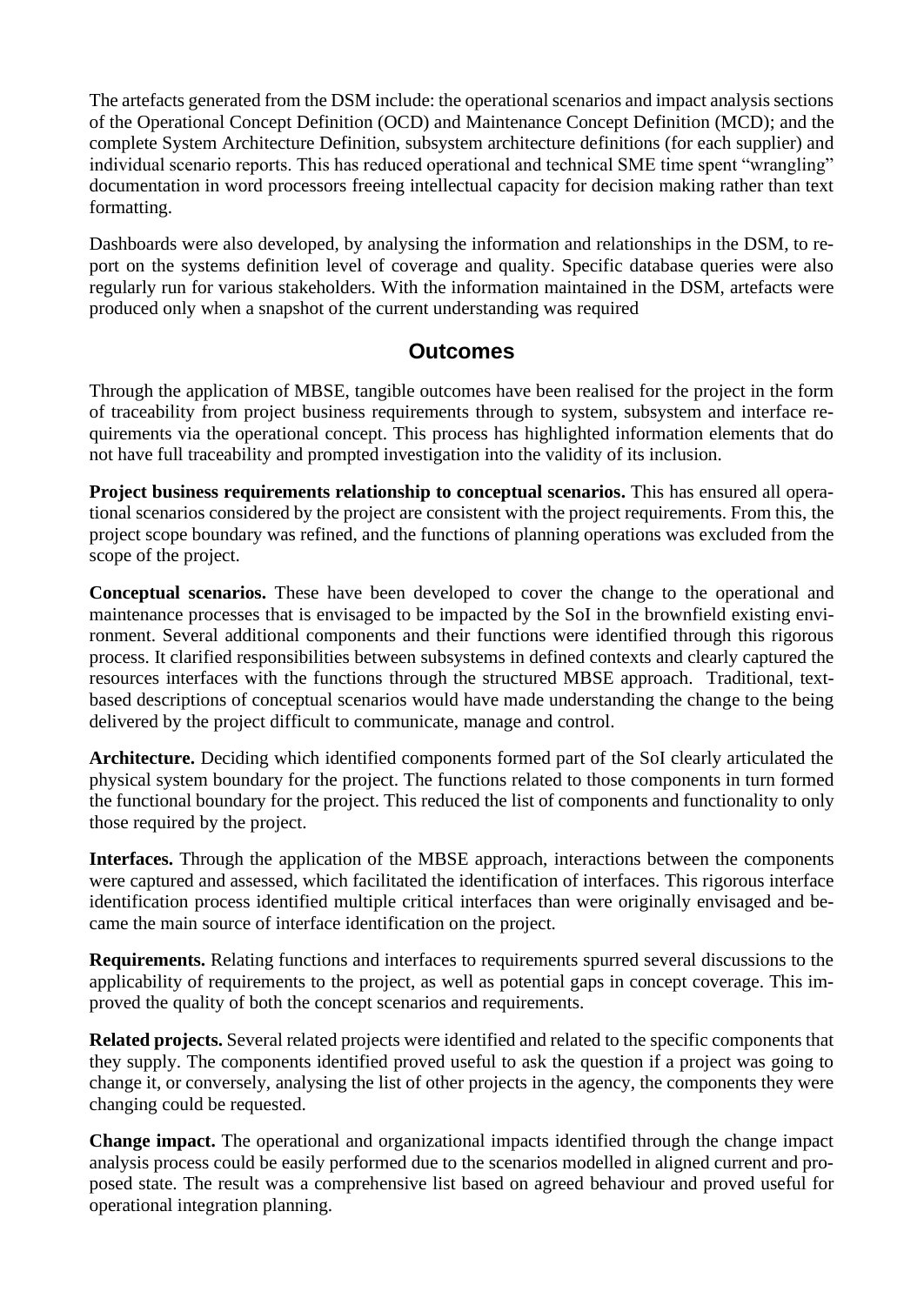## **Lessons learnt**

Several lessons were learnt during the process of applying MBSE on this rail project. These have been summarised as follows:

- **Justification of approach.** Requirements management has been formalised in many rail projects managed by the agency, however capturing the conceptual design and architecture in a model proved to be novel to the immediate project stakeholders. The MBSE approach therefore had to be continually advocated with in-project awareness sessions provided on several occasions. This enabled the project stakeholder to understand the approach to support an aligned system definition for DSP.
- **Change impact assessments.** Changes to the conceptual design continually occurred during early supplier engagements. The OCD, MCD, System, Subsystem requirements and interface requirements were analysed by various SMEs and refined. The inherent traceability of the MBSE approach significantly assisted these impact assessments with a near end-to-end visibility from project business requirements to functions and interfaces to system and subsystem requirements. This has enabled trade-offs to be made against the user's operational requirements and COTS products offered by suppliers, with the intent to minimise customisation in products.
- **Scenario functional modelling.** Using EFFBDs for scenario modelling were found to be novel to the rail system acquirer, supplier and user, and considerable time was spent on advocating the benefits of using this method. The best EFFBD scenario review results came from preparing the reviewers with a simple flow block diagram example, explaining the purpose of the information captured in them, and keeping the review session numbers low (1 – 3 people). Following a few sessions, majority of the reviewers were able to utilise the diagrams to create a shared understanding of socio-technical interactions between multiple operational and technical stakeholders.
- **Dashboarding.** Dashboards were created for the DSM to measure the level of coverage and were an effective way of communicating progress and areas of improvement to senior management. Model data in the DSM enabled these representations.
- **Model-supported vs. model-based.** Document artefacts such as the OCD and MCD were partly generated from the model, and in many cases reviewed in word processors. These review comments were then back populated into the model into the DSM with the associated overhead. Generating complete artefacts and reviewing information directly in the DSM would increase review and assurance efficiency. As members of the project team trained in the approach, they were able to easily navigate through the DSM to access information.

## **Conclusion**

The application of MBSE on a real-life complex rail transportation project has significantly improved the understanding of its system boundary, subsystem functionality and interfaces in a full traceable model.

This approach addresses the following key complexities:

- **Socio-technical**, through the capturing of behaviour of technology and people in conceptual scenarios
- **Software-based or software-intensive systems**, through the capturing of functions and interfaces of the digital systems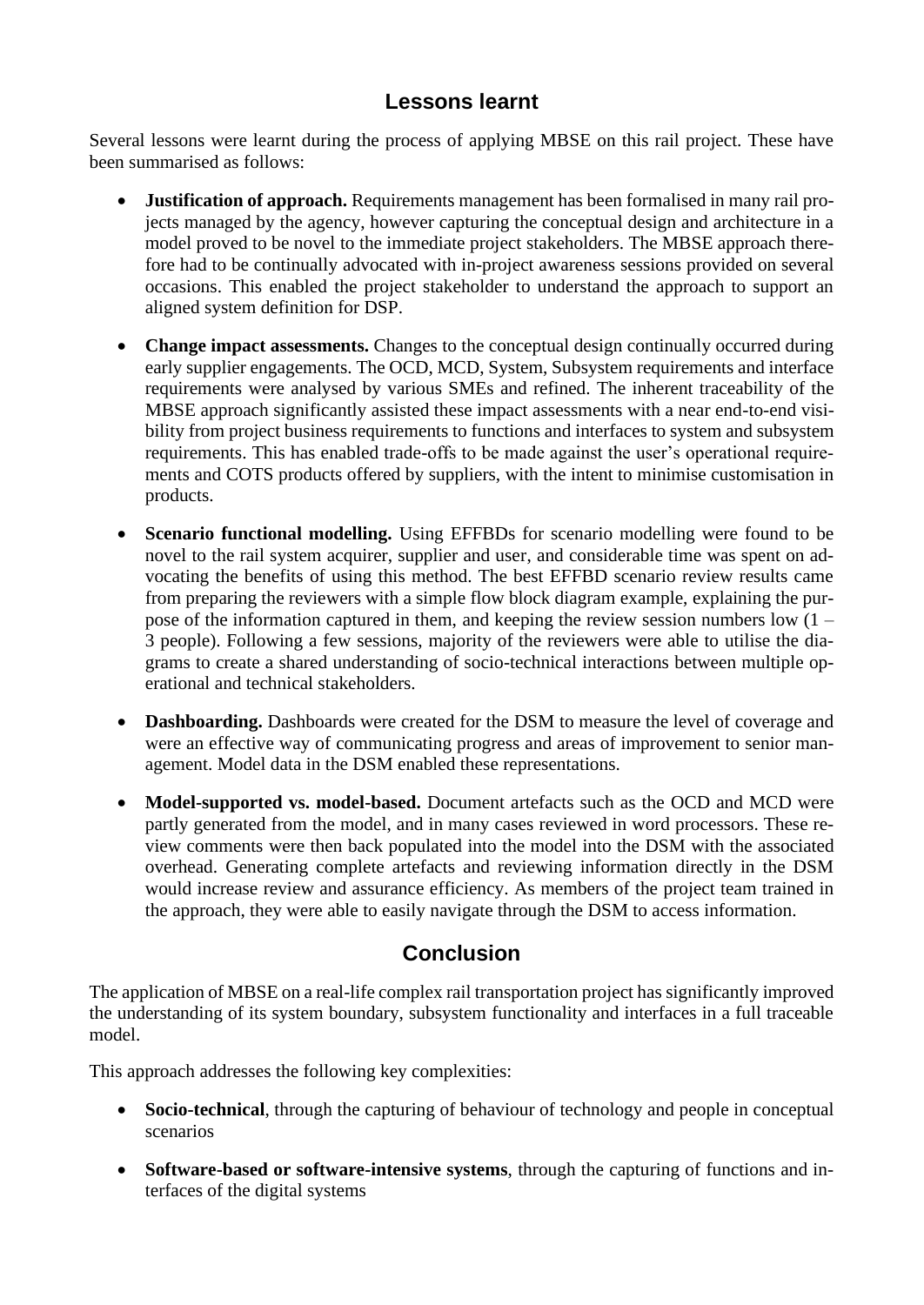- **Multiple stakeholders**, by capturing several scenario viewpoints involving operators, maintainers and technical SMEs using information-rich unambiguous flow block diagrams. Artefacts and change impacts are tailored to enhance communications to various stakeholder groups and are generated from a single source. Changes to any part of the DSM allows for an efficient impact assessment and update spanning several SME focus areas through its traceability, thereby reducing the "silos" between operations and technical SMEs.
- **Multiple interfaces**, by the methodical identification of interfaces and their management within the DSM.
- **Dynamic project environment**, by the methodical identification and linkage of related projects. Changes due to the DSP or related project can be communicated or interrogated efficiently and rigorously.

Through the application of Systems Engineering international standards, tangible outcomes have been realised for the DSP in the form of traceability from project business requirements through to system, subsystem and interface requirements with linkages to the operational and maintenance concepts. This process highlighted information elements that were not fully traceability and prompted investigation into the validity of its inclusion.

The overall benefit of this approach is a better-defined solution system, where additional components, functions, and interfaces were identified, which were not previously captured through traditional systems engineering approaches.

The subsequent set of requirements have been well structured and defined, each with supporting reasoning through the architecture to the project business requirements. The traceability is allowing faster impact analysis on changes to concept or requirements and documentation generated from the model has increased the turn-around time while maintaining consistency. The MBSE approach has been entrenched in the project under the ownership of the system integrator.

#### **References**

- Aluwihare, C, Waite, M & French, C 2014, 'Model based systems engineering : a methodology for collaborative requirements engineering', *Australian Defence Engineering Conference (ADEC)*, pp. 1–8.
- Australasian Railway Association 2016, *Australasian Railway Association Submission to Transport for New South Wales on Procurement Reform*.
- IBM 2020, 'IBM Engineering Requirements Management DOORS Next'.
- IEEE 1998, 'IEEE Std. 1362-1998 : IEEE Guide for information technology : System definition : Concept of Operations (ConOps) Document', vol. 1998.
- INCOSE 2015, *Systems Engineering Handbook*.
- Logan, P & Harvey, D 2010, 'Architecting the Problem Space: an Architecture Framework-based Method for Definition of User Requirements', *4th Asia-PAcific Conference on Systems Engeneering (APCOSE 2010)*, 4th Asia-Pacific Conference on Systems Engineering (APCOSE 2010), Keelung, Taiwan.
- Maier, MW 1998, 'Architecting principles for systems-of-systems', *Systems Engineering*, vol. 1, no. 4, pp. 267–284.
- NSW Government 2016, *Future Transport Strategy 2056*, viewed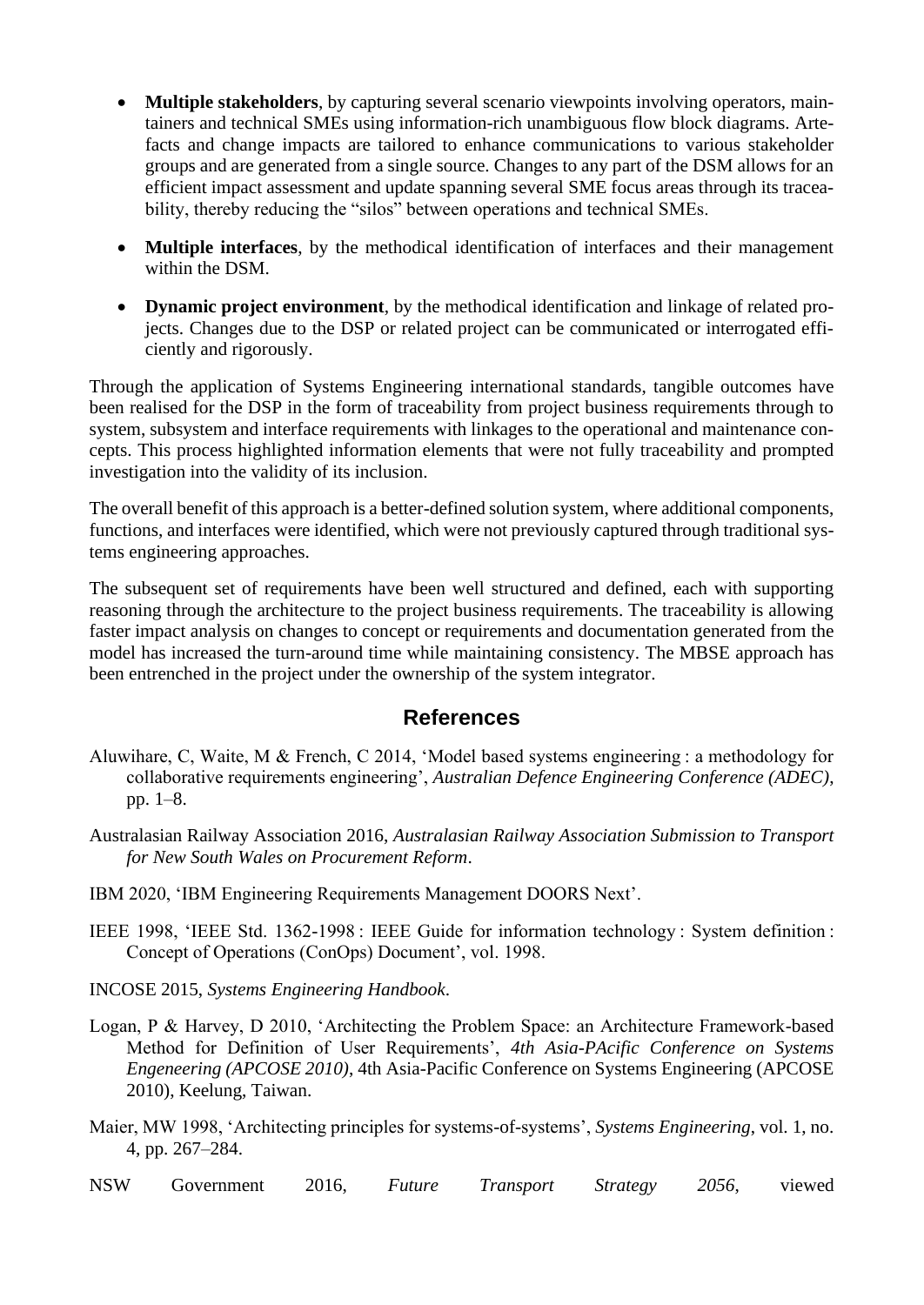<https://future.transport.nsw.gov.au/plans/future-transport-strategy>.

- Power, W, Jeffrey, A & Robinson, K 2018, 'Applying Model-Based System Engineering to Modelling and Simulation Requirements for Weapon Analysis', *IEEE Aerospace Conference*, IEEE.
- Roodt, D, Nadeem, M & Vu, L 2020, 'Managing Complexity on Digital Systems A Model Based Systems Engineering Approach', *Conference Of Railway Excellence 2020*.

Royal Academy of Engineering 2016, *Rail technology: signalling and traffic management*, UK.

- TfNSW Asset Standards Authority 2017, 'T HR SC 01610 SP ETCS Trackside Equipment Specification'.
- Transport for NSW 2020, 'Digital Systems Program', pp. 1–8, viewed 3 December, 2020, <https://www.transport.nsw.gov.au/projects/current-projects/digital-systems-program>.
- Transport for NSW 2012, *Sydney's Rail Future: Modernising Sydney's Trains*, viewed <https://www.transport.nsw.gov.au/sites/default/files/media/documents/2017/sydneys-railfuture.pdf>.
- UNISIG 2014, *ERTMS/ETCS System Requirements Specification - Chapter 2 - Basic System Description - SUBSET-026-2*.
- US DoD 2020, 'DoDAF Architecture Framework Version 2.02', p. 289, viewed 7 January, 2020, <http://dodcio.defense.gov/Portals/0/Documents/DODAF/DoDAF\_v2-02\_web.pdf>.
- Vitech 2019a, 'CORE Online Help Enhanced Function Flow Block Diagram (EFFBD)', viewed 17 November, 2019, <http://www.vitechcorp.com/resources/core/onlinehelp/desktop/Views/Enhanced\_Function\_Fl ow\_Block\_Diagram\_(EFBD).htm>.

Vitech 2016, *GENESYS 4.1 Architecture Definition Guide*.

Vitech 2019b, 'Vitech GENESYS: Enhancing Systems Engineering Effectiveness', viewed 17 November, 2019, <http://www.vitechcorp.com/products/genesys.shtml>.